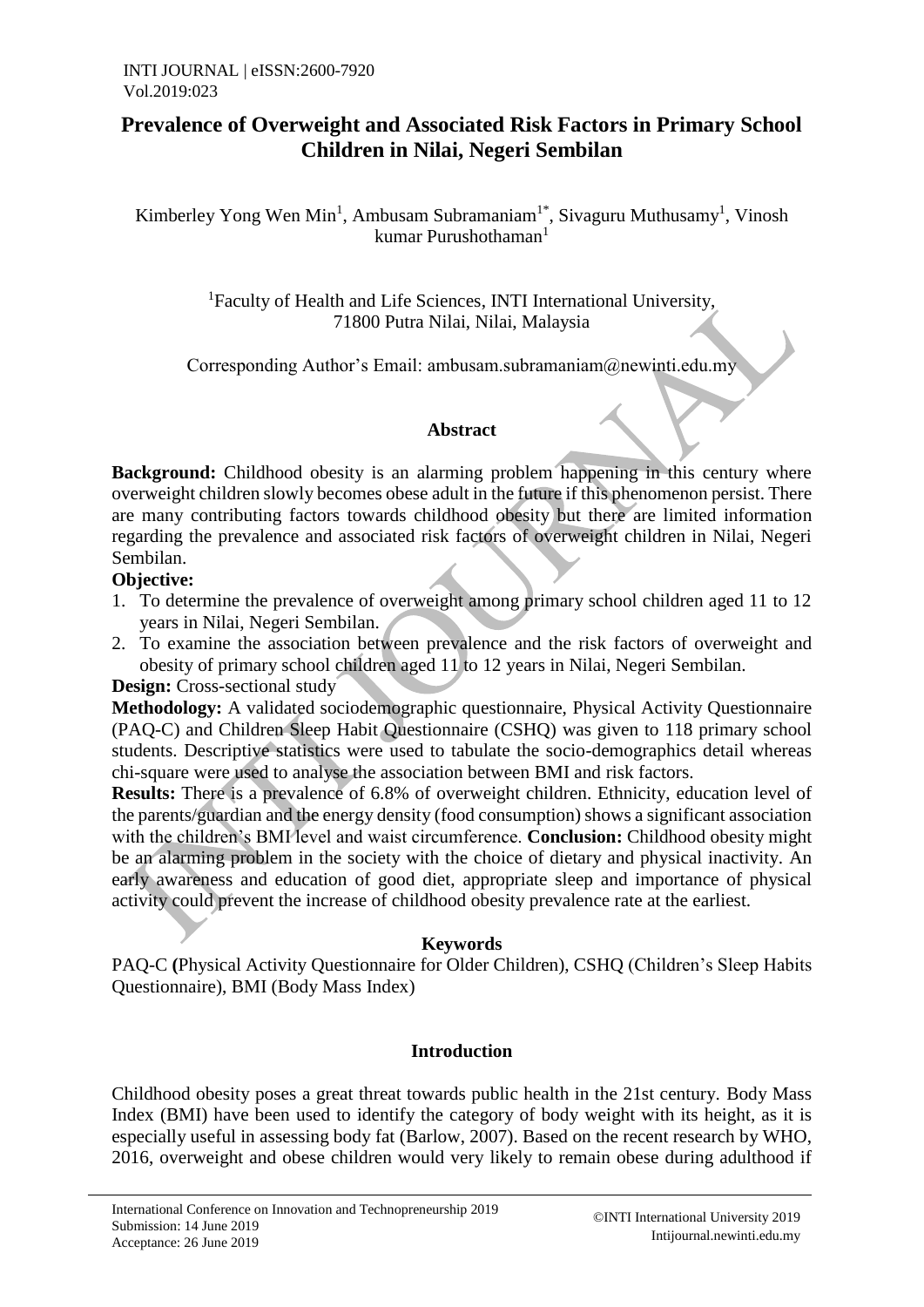weight is not properly managed and poses higher risk in developing non-communicable disease including cardiovascular diseases, diabetes and other chronic ailments (Naidu et al., 2013).

Studies suggests that age, gender and parenting styles plays a part in childhood obesity. Children often follow what the parents do, in this case, what they eat and how much they eat (Birch et al., 2001). Psychological state, for instance, depression or anxiety and parental socioeconomic state also causes eating disturbances that can lead to obesity (Collins, Pakiz, & Rock, 2008; Rawana, Morgan, Nguyen, & Craig, 2010). Moreover, children who sleeps less and have sleeping disorder contributes to overweight and obese (Firouzi, Poh, Ismail, & Sadeghilar, 2014).

A recent research conducted by Lee et al., 2015, Malaysian children spend more time on sedentary lifestyles such as on screen activities (playing video games, using smart phones and watching television), therefore making them physical inactive. These physical inactivity, poor food consumption and lack of good sleep may contribute to the detrimental of the children's health and even lead to childhood obesity. Although, many studies have been conducted to examine the prevalence rate of obesity in Malaysia, there is a scarce of studies that have examine the risk factors associated with childhood obesity. Thus, the objective of the current study is to investigate the association between prevalence and the risk factors of obesity among primary school children in Nilai, Negeri Sembilan, Malaysia.

# **Methodology**

A cross-sectional study was conducted among 120 school children to determine the prevalence and associated risk factor of overweight in primary school children of age 11 to 12 years. The students were recruited using questionnaire distributed by the researcher to 3 primary school students in Nilai, Negeri Sembilan. The inclusion of the study includes participants who studies in primary schools from the age of 11 to 12 years old, have schooling hours for at least 5 hours daily and is able to understand English. Those with mental or physical disabilities, unable to attend to school in the past 7 days for any reasons and have gone through any form of surgical management were excluded from this study.

All participants were given a questionnaire to fill, which consist of their sociodemographic data and risk factors of childhood obesity. Ethical approval was obtained and approved by the INTI International University Research and Ethics Committee, Ministry of Education and headmasters from respective schools prior to data collection.

Questionnaires on socio-demography, food consumption for the past one week, sedentary hours, level of physical activity, and sleeping habits were distributed to the subjects. The measurements of the student's weight, height and waist circumference were also taken. The record of daily food consumption was collected by having the students to write down the type of food and drinks they eat for breakfast, lunch, dinner and others for the past 7 days (Monday-Sunday) (Hjorth et al., 2014). The level of physical activity among the children is measured by using the Physical Activity Questionnaire for the Older Children (PAQ-C) (Kowalski, Crocker, & Donen, 2004). The sleeping habits were analysed with (CSHQ) validated by Owens, Spirito, & McGuinn, 2000. The Statistical Package for Social Sciences (SPSS) version 22.0 was used to analyse the data. Descriptive statistics were used to analyse the demographic data and Chi-Square were used to examine the association between BMI and the related risk factors. The level of significance for acceptance was  $p<0.05$ .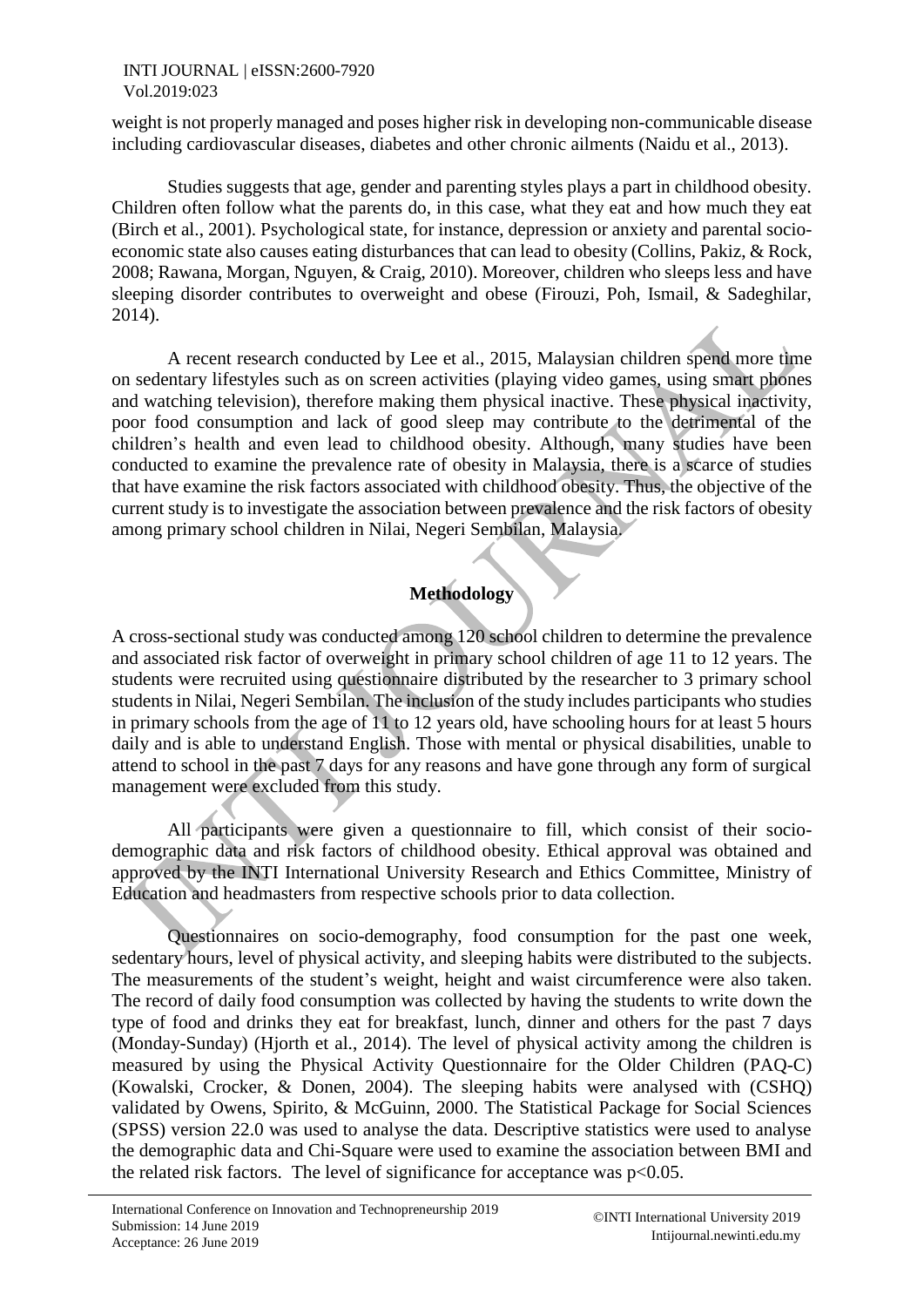#### **Results and Discussion**

The current study focuses on the prevalence of overweight and obese children in primary school aging from 11 to 12 years and the associated risk factors. Table 1 represent the demographic details while Table 2 represent the prevalence rate of overweight and obesity among the children aged 11-12.

|               |                                      | raole 1. I revalence of emitted b age, genuel, and emment |                                                                |                                      |                             |                   |  |  |
|---------------|--------------------------------------|-----------------------------------------------------------|----------------------------------------------------------------|--------------------------------------|-----------------------------|-------------------|--|--|
|               |                                      |                                                           | Frequency (n)                                                  |                                      | Percentage $(\% )$          |                   |  |  |
|               | Age                                  | 11<br>12                                                  | 55<br>63                                                       |                                      | 46.6<br>53.4                |                   |  |  |
|               |                                      | Total                                                     | 118                                                            |                                      | 100.0                       |                   |  |  |
|               | <b>Gender</b>                        | Male                                                      | 55                                                             |                                      | 46.6                        |                   |  |  |
|               |                                      | Female                                                    | 63                                                             |                                      | 53.4                        |                   |  |  |
|               |                                      | Total                                                     | 118                                                            |                                      | 100.0                       |                   |  |  |
|               | <b>Ethnicity</b>                     | Chinese                                                   | 77                                                             |                                      | 65.3                        |                   |  |  |
|               |                                      | Indian                                                    | 22                                                             |                                      | 18.6                        |                   |  |  |
|               |                                      | Malay                                                     | 15                                                             |                                      | 12.7                        |                   |  |  |
|               |                                      | Bumiputra                                                 |                                                                |                                      | 3.4                         |                   |  |  |
|               |                                      | Total                                                     | 118                                                            |                                      | 100.0                       |                   |  |  |
|               |                                      |                                                           | Table 2: Prevalence of children's BMI, and waist circumference |                                      |                             |                   |  |  |
|               | BMI                                  |                                                           |                                                                |                                      | <b>Waist Circumference</b>  |                   |  |  |
|               | Male, $n$ $\left(\frac{9}{6}\right)$ | Female, $n$ $(\frac{9}{6})$                               | Total, $n$ (%)                                                 | Male, $n$ $\left(\frac{9}{6}\right)$ | Female, $n$ $(\frac{9}{6})$ | Total, $n$ $(\%)$ |  |  |
| Underweight   | 21(17.8)                             | 21 (17.8)                                                 | 42(35.6)                                                       | 14(11.9)                             | 14(11.9)                    | 28(23.7)          |  |  |
| <b>Normal</b> | 31(26.3)                             | 37(31.4)                                                  | 68 (57.6)                                                      | 33(28.0)                             | 38 (32.2)                   | 71 (60.2)         |  |  |
| Overweight    | 3(2.5)                               | 5(4.2)                                                    | 8(6.8)                                                         | 7(5.9)                               | 8(6.8)                      | 15(12.7)          |  |  |

**Obese** 0 0 0 0 1 (0.8) 3 (2.5) 4 (3.4) **Total** 55 (46.6%) 63 (53.4) 118 (100.0) 55 (46.6) 63 (53.4) 118 (100.0)

## Table 1: Prevalence of children's age, gender, and ethnicity

International Conference on Innovation and Technopreneurship 2019 Submission: 14 June 2019 Acceptance: 26 June 2019

©INTI International University 2019 Intijournal.newinti.edu.my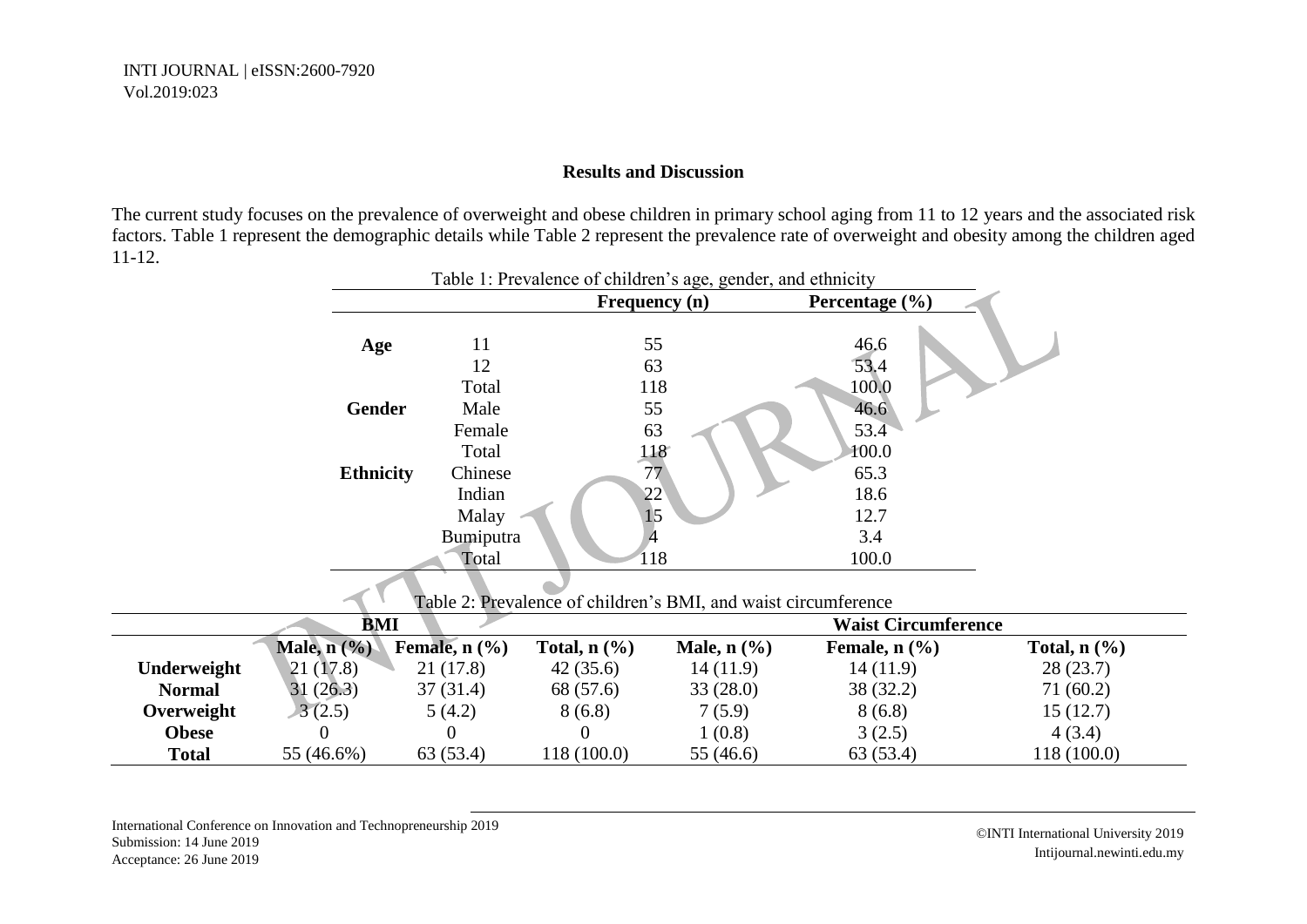Table 3 represents the time the student being physically inactive by calculating the total sitting hours and the physical activity level (PAQ-C score). The PAQ-C reveals that most of the students falls in the category of moderate level of physical fitness. Table 4 shows the sleeping duration of the children and the prevalence of children showing sleeping disorders.

|                 | Table 3: Level of sedentary lifestyle (sitting hours per day) and Physical activity level (PAQ-C). |                             |                   |  |  |  |  |  |
|-----------------|----------------------------------------------------------------------------------------------------|-----------------------------|-------------------|--|--|--|--|--|
|                 | <b>Sedentary lifestyle</b>                                                                         |                             |                   |  |  |  |  |  |
|                 | Male, $n$ $\left(\frac{9}{6}\right)$                                                               | Female, $n$ $(\frac{9}{6})$ | Total, $n$ $(\%)$ |  |  |  |  |  |
| $\geq$ 7 hours  | 55 (46.6)                                                                                          | 63 (53.7)                   | 118(100.0)        |  |  |  |  |  |
| <b>Total</b>    | 55 (46.6)                                                                                          | 63 (53.4)                   | 118(100.0)        |  |  |  |  |  |
|                 | <b>PAQ-C</b> score                                                                                 |                             |                   |  |  |  |  |  |
| Low             | 6(5.1)                                                                                             | 11(9.3)                     | 17(14.4)          |  |  |  |  |  |
| <b>Moderate</b> | 33(28.0)                                                                                           | 43 $(36.4)$                 | 76(64.4)          |  |  |  |  |  |
| High            | 16(13.6)                                                                                           | 9(7.6)                      | 25(21.2)          |  |  |  |  |  |
| <b>Total</b>    | 55 (46.6)                                                                                          | 63(53.4)                    | 118(100.0)        |  |  |  |  |  |

| Table 4: Sleeping duration and sleep disorder scores in the students |                  |                    |                   |  |  |  |  |  |
|----------------------------------------------------------------------|------------------|--------------------|-------------------|--|--|--|--|--|
| <b>Sleeping duration</b>                                             |                  |                    |                   |  |  |  |  |  |
|                                                                      | Male, $n$ $(\%)$ | Female, $n$ $(\%)$ | Total, $n$ $(\%)$ |  |  |  |  |  |
| <b>Shortest</b>                                                      | 8(6.8)           | 12(10.2)           | 20(16.9)          |  |  |  |  |  |
| <b>Short</b>                                                         | 30(25.4)         | 31(26.3)           | 61(51.7)          |  |  |  |  |  |
| <b>Normal</b>                                                        | 17(14.4)         | 20(16.9)           | 37(31.4)          |  |  |  |  |  |
| <b>Total</b>                                                         | 55 (46.6)        | 63 (53.4)          | 118 (100.0)       |  |  |  |  |  |
| Sleep disorder score                                                 |                  |                    |                   |  |  |  |  |  |
| <b>Normal</b>                                                        | 19(16.1)         | 23(19.5)           | 42(35.6)          |  |  |  |  |  |
| <b>Abnormal</b>                                                      | 36(30.5)         | 40(33.9)           | 76 (64.4)         |  |  |  |  |  |
| <b>Total</b>                                                         | 55 (46.6)        | 63(53.4)           | 118 (100.0)       |  |  |  |  |  |

Table 5 display the association between BMI and waist circumference with the risk factors of overweight and obesity such as gender, ethnicity, household income, parent's educational level, level of sedentary (total sitting hours), level of physical fitness, energy density as well as sleeping duration. There is a significant association between ethnicity with BMI and waist circumference among the children. The education level of the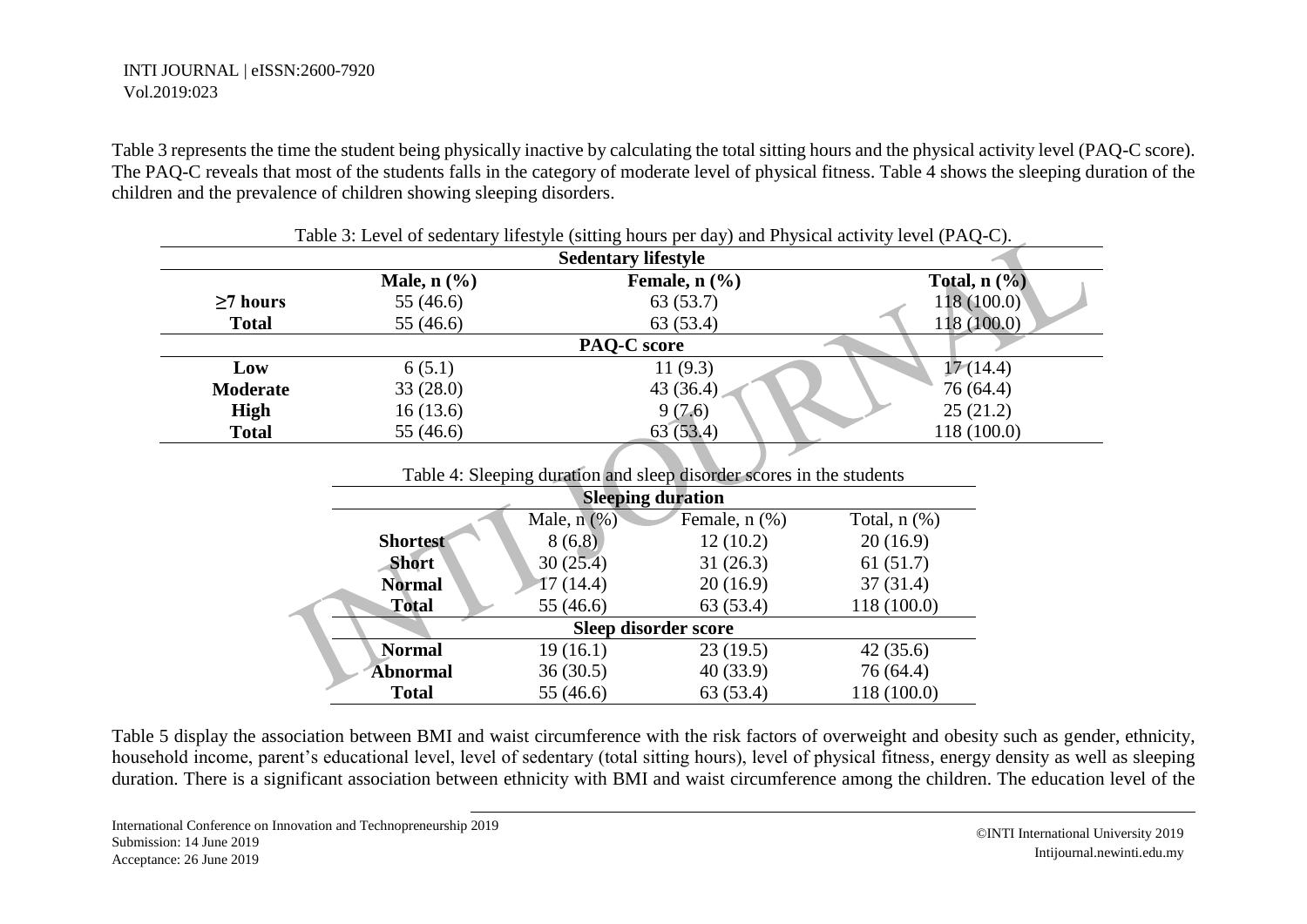guardians/parents also showed significant association with waist circumference but not with BMI. The energy density of the children is associated with overweight children, whereas total sitting hours showed constant result due to the fact that all of the school children sit more than 7 hours due to schooling hours and tuition sessions. There were no association between sleeping duration and sleeping disorders with the body weight of the children.

The overall prevalence of the overweight children in the current study were 6.8 % based on the BMI while 6.8% overweight and 3.4% obese children were categorized based on the waist circumference measurement. Female children present higher percentage in both the categories. Study by Okoh & Alikor, 2015 presented the same results where female primary school children has a higher prevalence of overweight and obesity compared to male. Nevertheless, there were no significant association between gender and overweight in the current study possibly due to the small sample size.

| Table 5: Correlations between socio-demographic data and overweight children. |               |                  |                     |                         |                         |                             |                          |                             |                        |
|-------------------------------------------------------------------------------|---------------|------------------|---------------------|-------------------------|-------------------------|-----------------------------|--------------------------|-----------------------------|------------------------|
|                                                                               | <b>Gender</b> | <b>Ethnicity</b> | Household<br>income | Parent's<br>educational | <b>Total</b><br>sitting | <b>Physical</b><br>activity | <b>Energy</b><br>density | <b>Sleeping</b><br>duration | <b>Sleeping habits</b> |
|                                                                               |               |                  |                     | level                   | hours                   | <b>level</b>                |                          |                             |                        |
| <b>BMI</b>                                                                    | 0.783         | 0.026            | 0.320               | 0.714                   | Constant                | 0.827                       | 0.005                    | 0.336                       | 0.685                  |
| <b>Waist</b>                                                                  | 0.820         | 0.020            | 0.498               | 0.045                   | Constant                | 0.343                       | 0.156                    | 0.314                       | 0.193                  |
| circumference                                                                 |               |                  |                     |                         |                         |                             |                          |                             |                        |

Table 5: Correlations between socio-demographic data and overweight children.

Significant at p < 0.05 (Pearson's Chi-Square test)

Based on our results, it showed a significance association of 0.026 and 0.020 in terms of BMI and waist circumference with ethnicity groups in Malaysia. Although, a high density of the Chinese and Indian students in the current study might have possibly affected the study results, an early precaution can be taken in educating parents about the good diet food, the importance of physical activity and good sleeping hours and the dangerous consequences of sedentary hours among the children.

Parents/guardian education level were also significantly associated with overweight in children's. Parents/guardian with higher educational level tend to have overweight children possibly due to lack of time spent with the children or these children are exposed to fast food more frequently compared to parents with lower education level (Ganasegeran et al., 2012; Rezali, Chin, Yusof, & Nisak, 2012). These results signify there is a need of awareness to be created among the parents about healthy diet.

The previous results are accordance as food energy density are significantly associated with overweight children. According to a study done by (Naidu et al., 2013), there is a positive connection when it comes to eating habits and overweight. The study reported that females have higher mean score in eating as this is due to emotional difference between male and female. Furthermore, it is known that Malaysians eat frequently,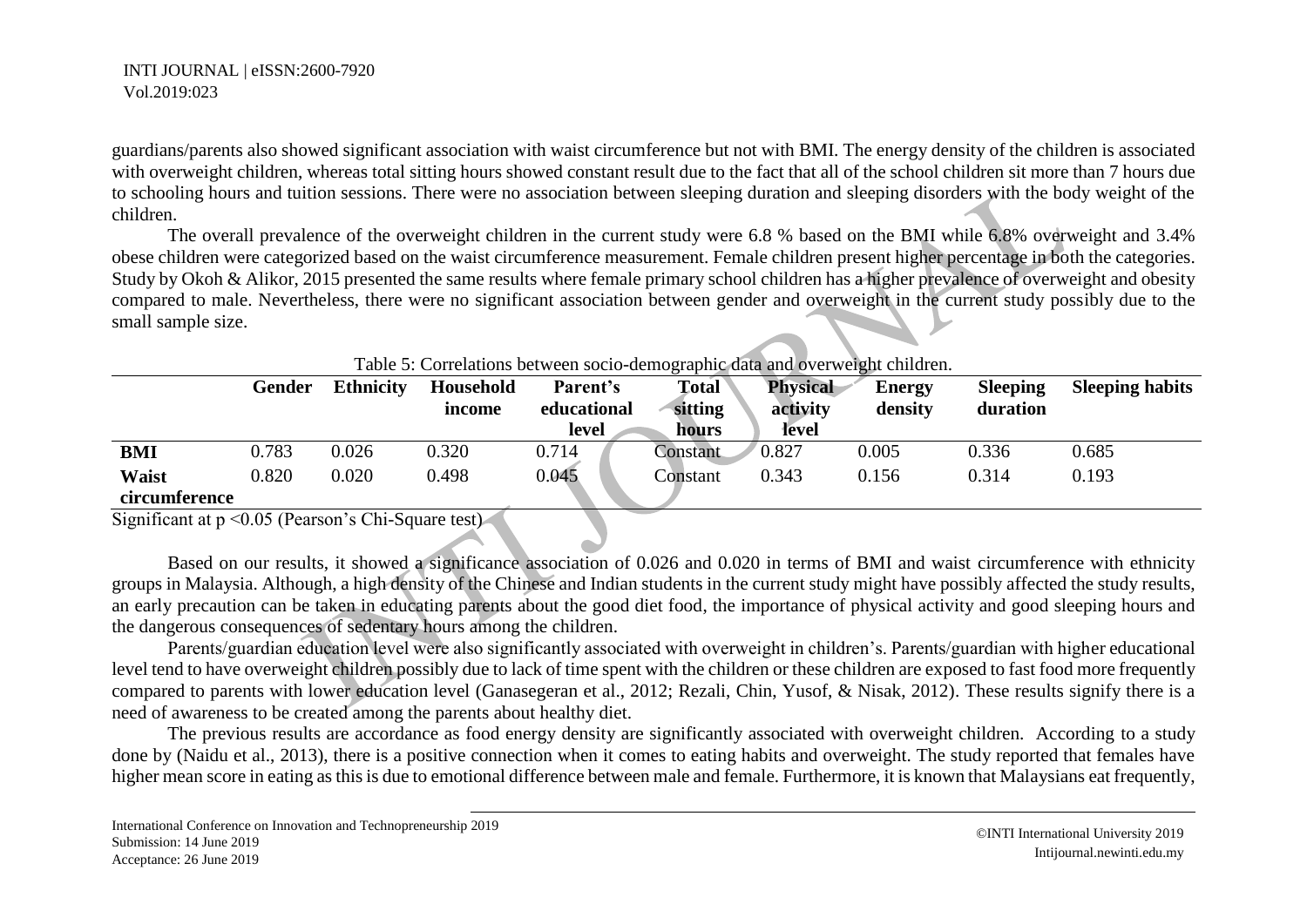for example, snacks between breakfast, dinner and more commonly, supper as we have an increased amount of fast food restaurants and outlets, hence leading to more energy intake and overweight (Ganasegeran et al., 2012; Rezali et al., 2012).

There were no significant association between overweight and other risk factors such as physical activity level, sedentary lifestyle, sleeping duration, sleeping habits, gender and household income. The possible reason could be due to the small sample size collected from only three schools and targeted only children from the age of 11 and 12 years old.

#### **Conclusions**

The present study showed a prevalence of 6.8% of overweight children in Nilai, Negeri Sembilan. There has been a steady increase of overweight children in our society as this marks the necessity of proactive measures by the parents as well as the schools in educating them the importance of good healthy life. By educating these children during childhood, they will be more aware of the necessity of physical activity, appropriate portion and good food as well the importance to have sufficient sleep. To further emphasize, teachers and parents plays a vital role in monitoring the children's eating habit, regular exercise and good mental health. They should set a good example and educate their children about the importance and benefits of maintaining a good health.